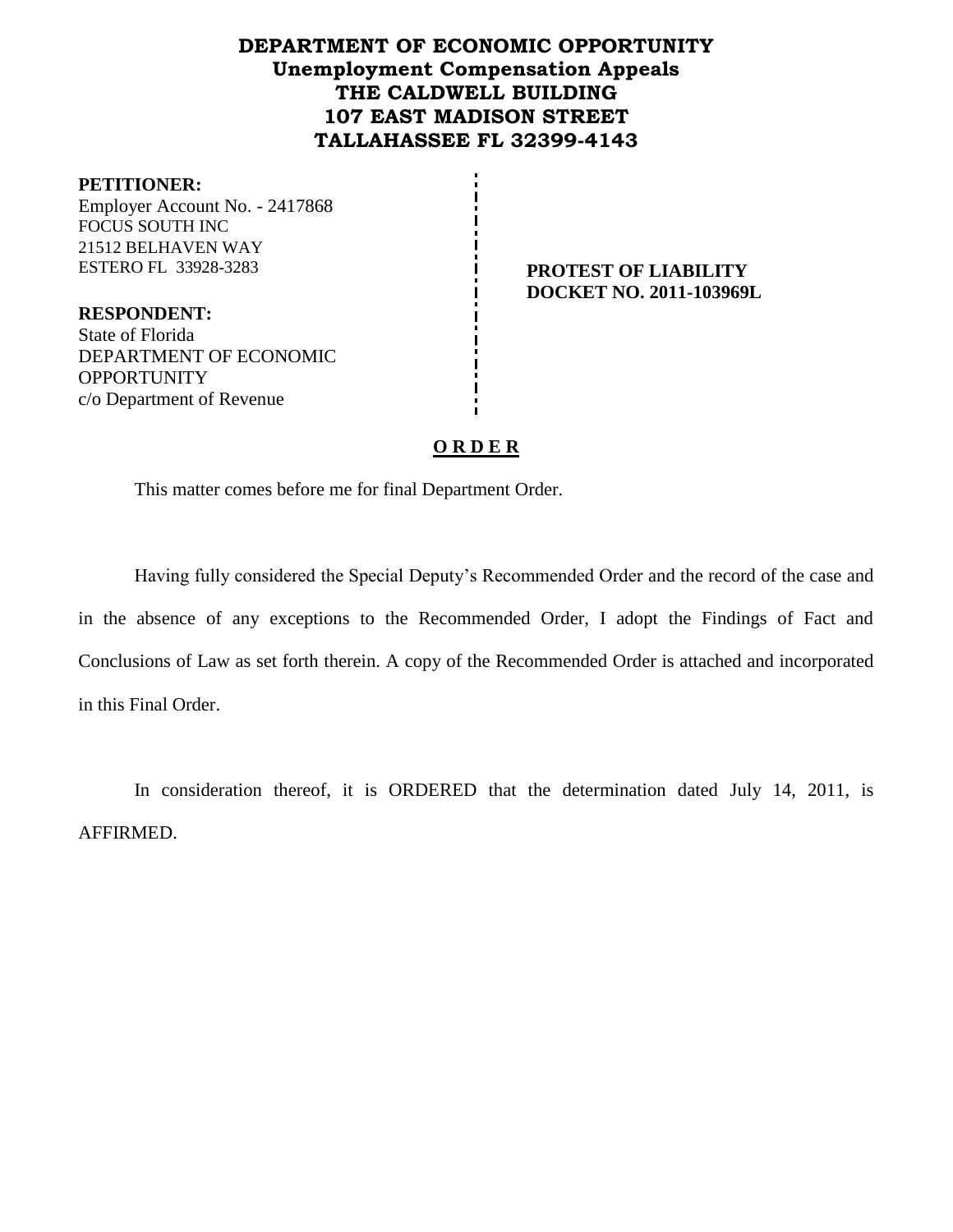#### **JUDICIAL REVIEW**

Any request for judicial review must be initiated within 30 days of the date the Order was filed. Judicial review is commenced by filing one copy of a *Notice of Appeal* with the DEPARTMENT OF ECONOMIC OPPORTUNITY at the address shown at the top of this Order and a second copy, with filing fees prescribed by law, with the appropriate District Court of Appeal. It is the responsibility of the party appealing to the Court to prepare a transcript of the record. If no court reporter was at the hearing, the transcript must be prepared from a copy of the Special Deputy's hearing recording, which may be requested from the Office of Appeals.

Cualquier solicitud para revisión judicial debe ser iniciada dentro de los 30 días a partir de la fecha en que la Orden fue registrada. La revisión judicial se comienza al registrar una copia de un *Aviso de Apelación* con la Agencia para la Innovación de la Fuerza Laboral [*DEPARTMENT OF ECONOMIC OPPORTUNITY]* en la dirección que aparece en la parte superior de este *Orden* y una segunda copia, con los honorarios de registro prescritos por la ley, con el Tribunal Distrital de Apelaciones pertinente. Es la responsabilidad de la parte apelando al tribunal la de preparar una transcripción del registro. Si en la audiencia no se encontraba ningún estenógrafo registrado en los tribunales, la transcripción debe ser preparada de una copia de la grabación de la audiencia del Delegado Especial [*Special Deputy*], la cual puede ser solicitada de la Oficina de Apelaciones.

Nenpòt demann pou yon revizyon jiridik fèt pou l kòmanse lan yon peryòd 30 jou apati de dat ke Lòd la te depoze a. Revizyon jiridik la kòmanse avèk depo yon kopi yon *Avi Dapèl* ki voye bay DEPARTMENT OF ECONOMIC OPPORTUNITY lan nan adrès ki parèt pi wo a, lan tèt *Lòd* sa a e yon dezyèm kopi, avèk frè depo ki preskri pa lalwa, bay Kou Dapèl Distrik apwopriye a. Se responsabilite pati k ap prezante apèl la bay Tribinal la pou l prepare yon kopi dosye a. Si pa te gen yon stenograf lan seyans lan, kopi a fèt pou l prepare apati de kopi anrejistreman seyans lan ke Adjwen Spesyal la te fè a, e ke w ka mande Biwo Dapèl la voye pou ou.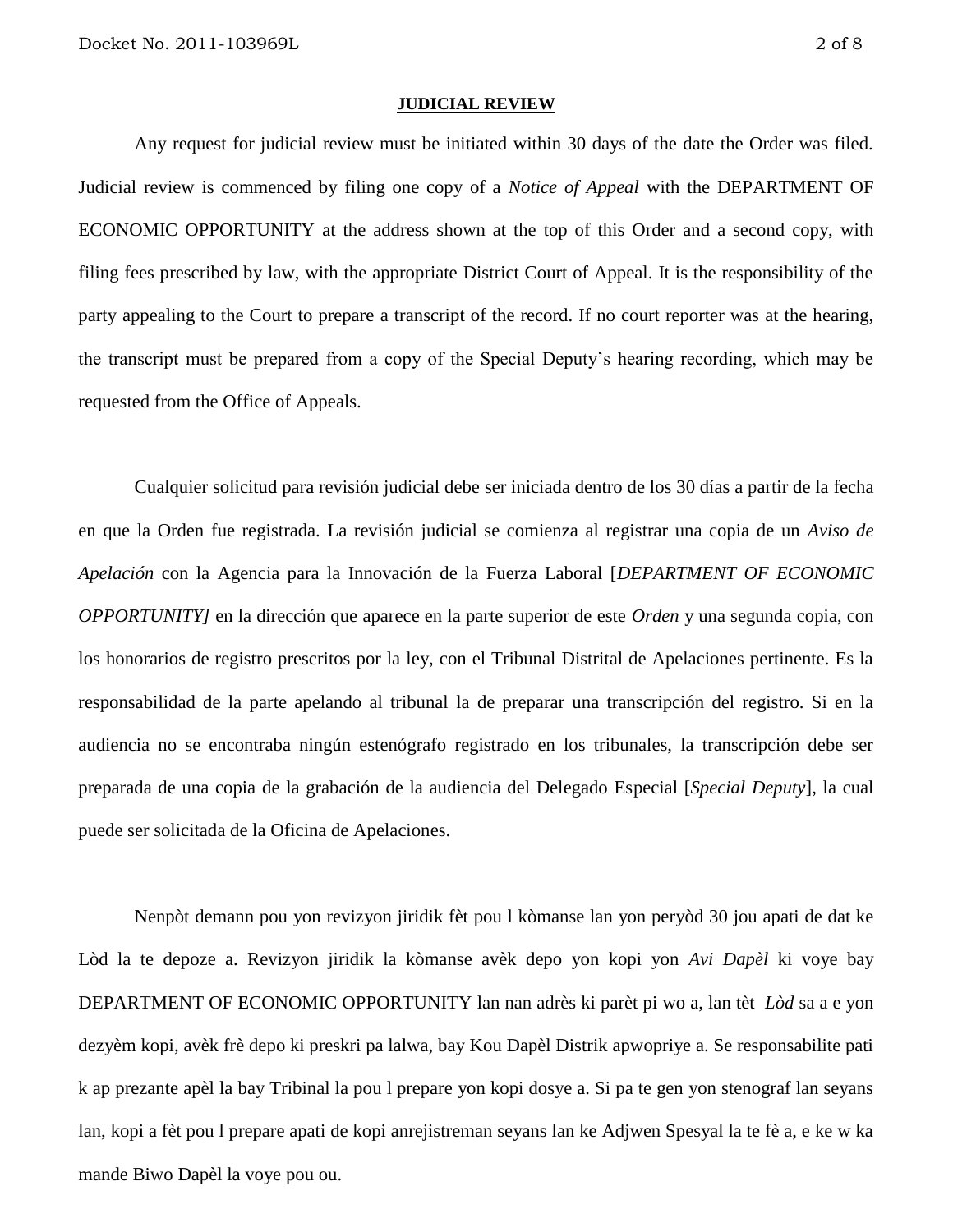DONE and ORDERED at Tallahassee, Florida, this day of **April, 2012**.



Altemese Smith, Assistant Director, Unemployment Compensation Services DEPARTMENT OF ECONOMIC OPPORTUNITY

FILED ON THIS DATE PURSUANT TO § 120.52, FLORIDA STATUTES, WITH THE DESIGNATED DEPARTMENT CLERK, RECEIPT OF WHICH IS HEREBY ACKNOWLEDGED.

Sherman Barnes \_\_\_\_\_\_\_\_\_\_\_\_\_\_\_\_\_\_\_\_\_\_\_\_\_\_\_\_ \_\_\_\_\_\_\_\_\_\_\_\_

DEPUTY CLERK DATE

#### **CERTIFICATE OF SERVICE**

**I HEREBY CERTIFY that true and correct copies of the foregoing Final Order have been furnished to the persons listed below in the manner described, on the \_\_\_\_\_\_\_ day of April, 2012**.

Shaner Barnes

SHANEDRA Y. BARNES, Special Deputy Clerk DEPARTMENT OF ECONOMIC OPPORTUNITY Unemployment Compensation Appeals 107 EAST MADISON STREET TALLAHASSEE FL 32399-4143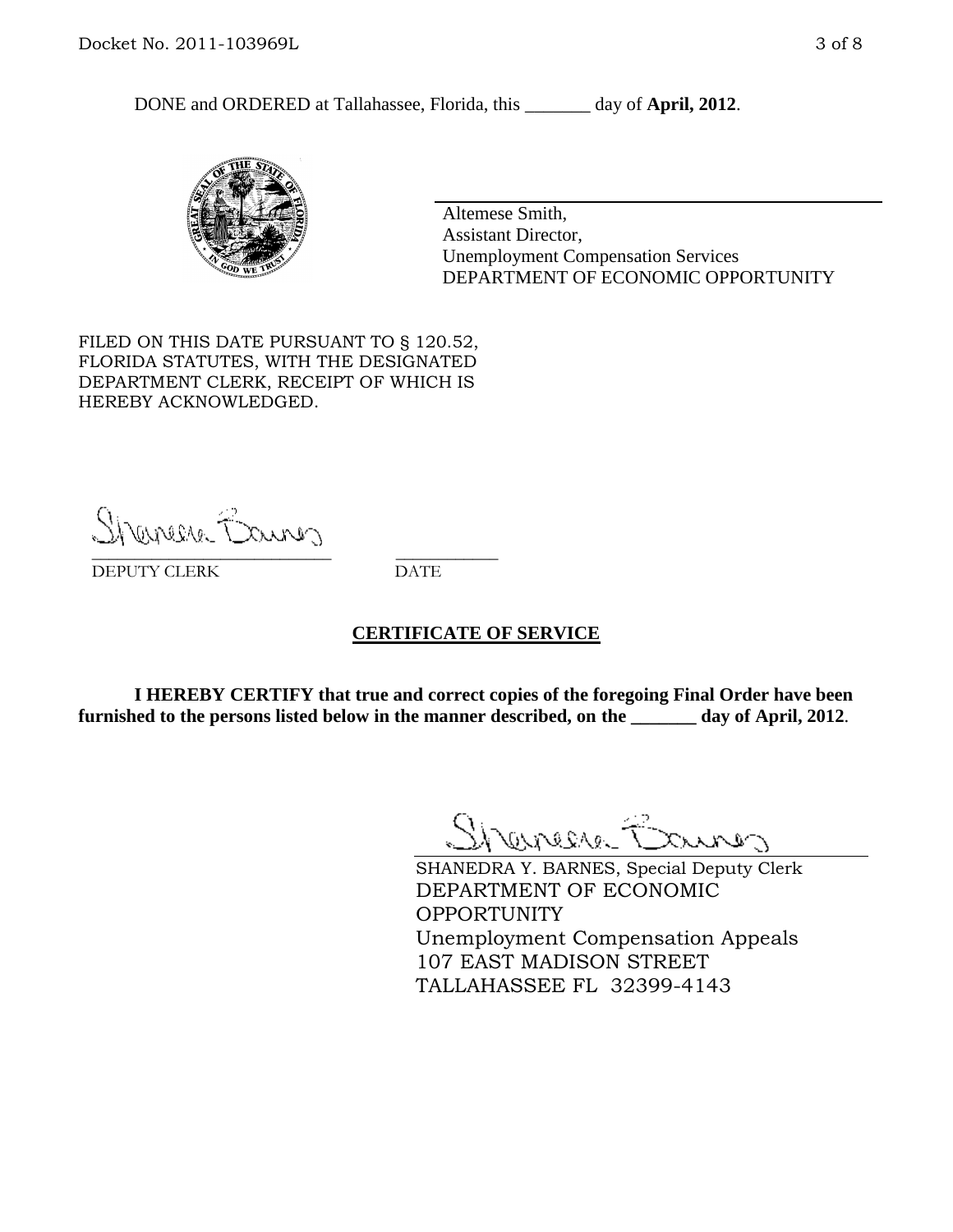Docket No. 2011-103969L 4 of 8

By U.S. Mail:

#### FOCUS SOUTH INC 21512 BELHAVEN WAY ESTERO FL 33928-3283

JOHN KENNEDY JR 17811 REBECCA AVE<br>FT MYERS BEACH FL 33931

DEPARTMENT OF REVENUE ATTN: VANDA RAGANS - CCOC #1 4624 5050 WEST TENNESSEE STREET TALLAHASSEE FL 32399

DOR BLOCKED CLAIMS UNIT ATTENTION MYRA TAYLOR P O BOX 6417 TALLAHASSEE FL 32314-6417

State of Florida DEPARTMENT OF ECONOMIC OPPORTUNITY c/o Department of Revenue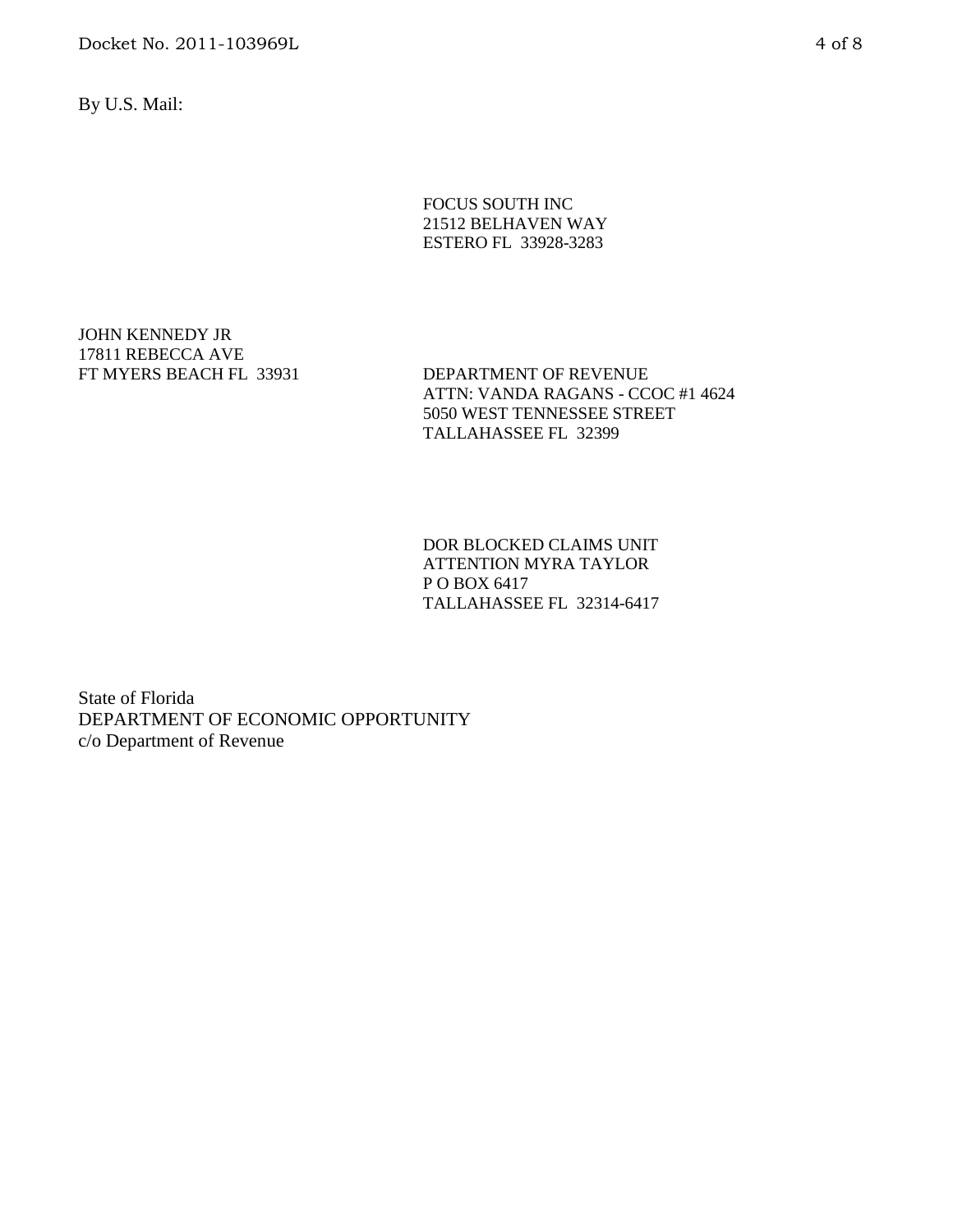## **DEPARTMENT OF ECONOMIC OPPORTUNITY Unemployment Compensation Appeals**

MSC 344 CALDWELL BUILDING 107 EAST MADISON STREET TALLAHASSEE FL 32399-4143

#### **PETITIONER:**

Employer Account No. - 2417868 FOCUS SOUTH INC 21512 BELHAVEN WAY ESTERO FL 33928-3283

#### **PROTEST OF LIABILITY DOCKET NO. 2011-103969L**

**RESPONDENT:** State of Florida DEPARTMENT OF ECONOMIC **OPPORTUNITY** c/o Department of Revenue

# **RECOMMENDED ORDER OF SPECIAL DEPUTY**

TO: Assistant Director, Interim Executive Director, Unemployment Compensation Services DEPARTMENT OF ECONOMIC OPPORTUNITY

This matter comes before the undersigned Special Deputy pursuant to the Petitioner's protest of the Respondent's determination dated July 14, 2011.

After due notice to the parties, a telephone hearing was held on December 29, 2011. The Petitioner's president appeared and testified at the hearing. A tax specialist II appeared and testified on behalf of the Respondent. The Joined Party did not appear at the hearing.

The record of the case, including the recording of the hearing and any exhibits submitted in evidence, is herewith transmitted. Proposed Findings of Fact and Conclusions of Law were not received.

#### **Issue:**

Whether services performed for the Petitioner by the Joined Party and other individuals constitute insured employment pursuant to Sections 443.036(19), 443.036(21); 443.1216, Florida Statutes, and if so, the effective date of the liability.

### **Findings of Fact:**

1. The Petitioner is a subchapter S corporation, incorporated in 2001 or 2002 for the purpose of running a FedEx delivery home delivery service. The Joined Party purchased a route from FedEx. The Joined Party operated the route for 8 years before selling the route to the Petitioner. The Joined Party continued to drive the route. The Joined Party was an independent contractor with FedEx prior to the sale of the route.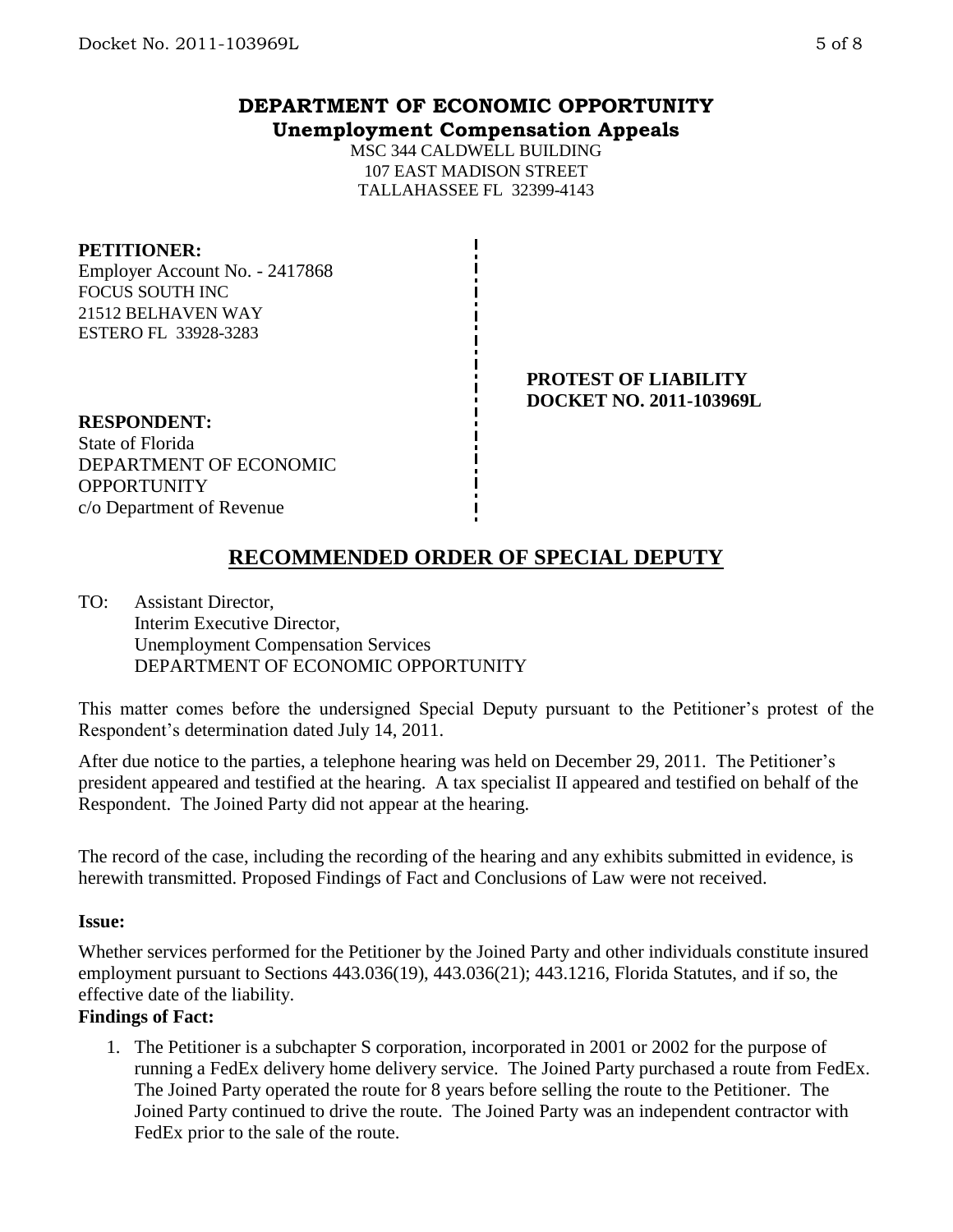- 2. The Joined Party performed services for the Petitioner as a driver from November 19, 2010, through on or about May 20, 2011.
- 3. The Joined Party worked Tuesday through Saturday. The Joined Party was required to report to the FedEx terminal to load packages onto the vehicle. The Joined Party was required to be at the terminal by 10:30. The Joined Party was required to deliver the packages. The Joined Party was required to use the FedEx scanner to keep track of the packages. The Joined Party was free to select his route and the timing of his deliveries.
- 4. The Joined Party was required to attend safety meetings on Tuesday mornings.
- 5. FedEx could write up or discharge the Joined Party as a result of customer complaints.
- 6. The Joined Party could subcontract with a FedEx approved driver.
- 7. The Petitioner carried Workmen's compensation insurance to cover the Joined Party.
- 8. The Joined Party was paid \$700 weekly.
- 9. The delivery truck was owned and maintained by the Petitioner. The Joined Party kept the vehicle at his home. The Petitioner provided FedEx uniforms and a scanner.

### **Conclusions of Law:**

- 10. The issue in this case, whether services performed for the Petitioner constitute employment subject to the Florida Unemployment Compensation Law, is governed by Chapter 443, Florida Statutes. Section 443.1216(1)(a)2., Florida Statutes, provides that employment subject to the chapter includes service performed by individuals under the usual common law rules applicable in determining an employer-employee relationship.
- 11. The Supreme Court of the United States held that the term "usual common law rules" is to be used in a generic sense to mean the "standards developed by the courts through the years of adjudication." United States v. W.M. Webb, Inc., 397 U.S. 179 (1970).
- 12. The Supreme Court of Florida adopted and approved the tests in 1 Restatement of Law, Agency 2d Section 220 (1958), for use to determine if an employment relationship exists. See Cantor v. Cochran, 184 So.2d 173 (Fla. 1966); Miami Herald Publishing Co. v. Kendall, 88 So.2d 276 (Fla. 1956); Magarian v. Southern Fruit Distributors, 1 So.2d 858 (Fla. 1941); see also Kane Furniture Corp. v. R. Miranda, 506 So.2d 1061 (Fla. 2d DCA 1987).
- 13. Restatement of Law is a publication, prepared under the auspices of the American Law Institute, which explains the meaning of the law with regard to various court rulings. The Restatement sets forth a nonexclusive list of factors that are to be considered when judging whether a relationship is an employment relationship or an independent contractor relationship.
- 14. 1 Restatement of Law, Agency 2d Section 220 (1958) provides:
	- (1) A servant is a person employed to perform services for another and who, in the performance of the services, is subject to the other's control or right of control.
	- (2) The following matters of fact, among others, are to be considered:
		- (a) the extent of control which, by the agreement, the business may exercise over the details of the work;
		- (b) whether or not the one employed is engaged in a distinct occupation or business;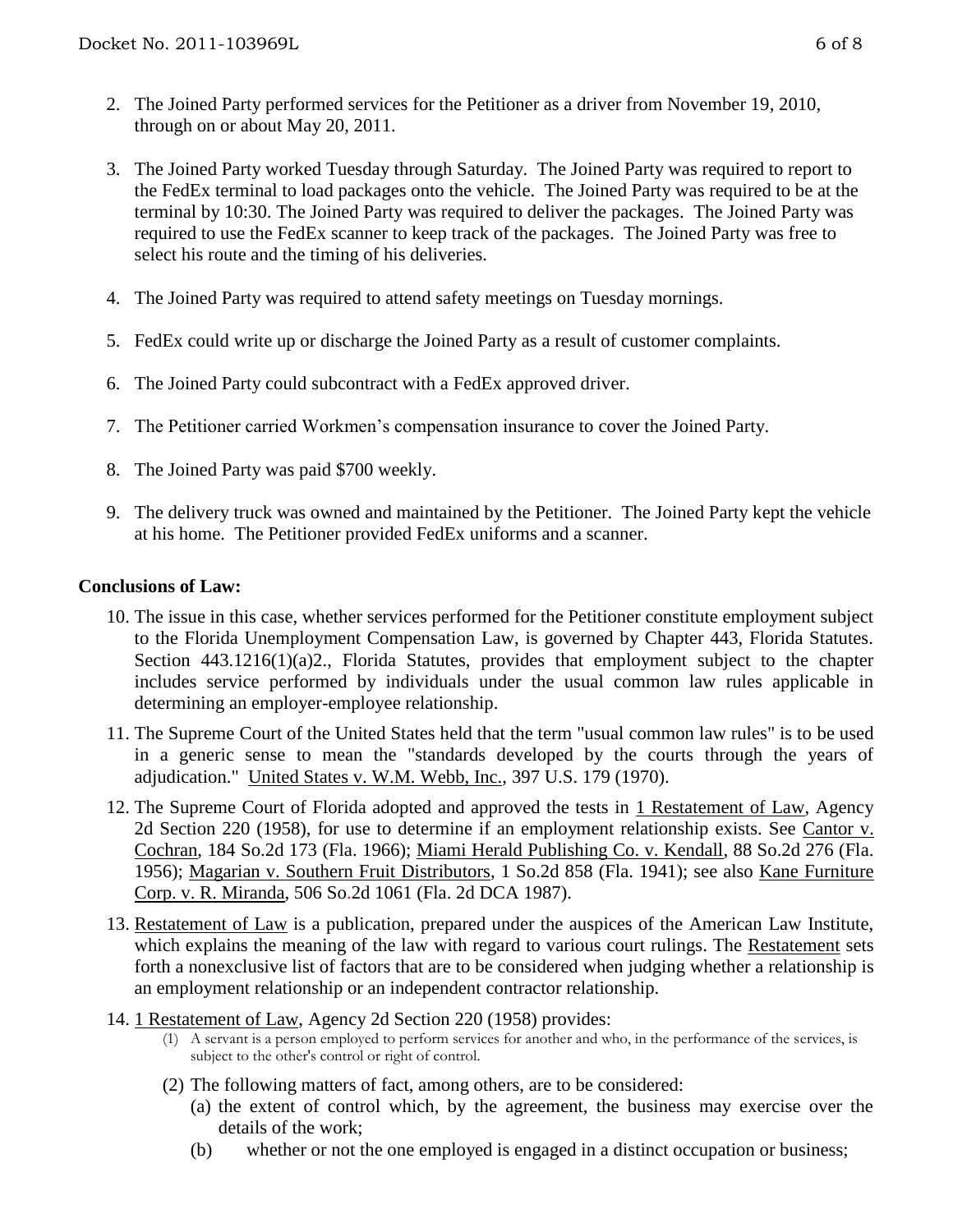- (c) the kind of occupation, with reference to whether, in the locality, the work is usually done under the direction of the employer or by a specialist without supervision;
- (d) the skill required in the particular occupation;
- (e) whether the employer or the worker supplies the instrumentalities, tools, and the place of work for the person doing the work;
- (f) the length of time for which the person is employed;
- $(g)$  the method of payment, whether by the time or by the job;
- (h) whether or not the work is a part of the regular business of the employer;
- (i) whether or not the parties believe they are creating the relation of master and servant;
- (j) whether the principal is or is not in business.
- 15. Comments in the Restatement explain that the word "servant" does not exclusively connote manual labor, and the word "employee" has largely replaced "servant" in statutes dealing with various aspects of the working relationship between two parties. In Department of Health and Rehabilitative Services v. Department of Labor & Employment Security, 472 So.2d 1284 (Fla. 1st DCA 1985) the court confirmed that the factors listed in the Restatement are the proper factors to be considered in determining whether an employer-employee relationship exists. However, in citing La Grande v. B&L Services, Inc., 432 So.2d 1364, 1366 (Fla. 1st DCA 1983), the court acknowledged that the question of whether a person is properly classified an employee or an independent contractor often cannot be answered by reference to "hard and fast" rules, but rather must be addressed on a case-by-case basis.
- 16. The evidence presented in this case reveals that the Petitioner exercised control over where, when, and how the work was performed. The Joined Party was required to report to work on a regular schedule. The Joined Party was required to scan and track packages using the FedEx scanner. The Joined Party was required to attend safety meetings by FedEx.
- 17. The Joined Party was paid a salary. Salaried work tends to indicate an employer-employee relationship. The Petitioner provided workmen's compensation insurance to the Joined Party.
- 18. The Joined Party could be discharged by the Petitioner or by FedEx. The power to discharge is certainly an indicator of control.
- 19. The Petitioner provided and maintained the truck, uniforms, and scanner required to perform the work. The Joined Party was allowed to take the truck home.
- 20. A preponderance of the evidence presented in this case reveals that the Petitioner exercised sufficient control over the Joined Party as to create an employer-employee relationship between the parties.

**Recommendation:** It is recommended that the determination dated July 14, 2011, be AFFIRMED.

Respectfully submitted on March 19, 2012.



KRIS LONKANI, Special Deputy Office of Appeals

A party aggrieved by the *Recommended Order* may file written exceptions to the Director at the address shown above within fifteen days of the mailing date of the *Recommended Order*. Any opposing party may file counter